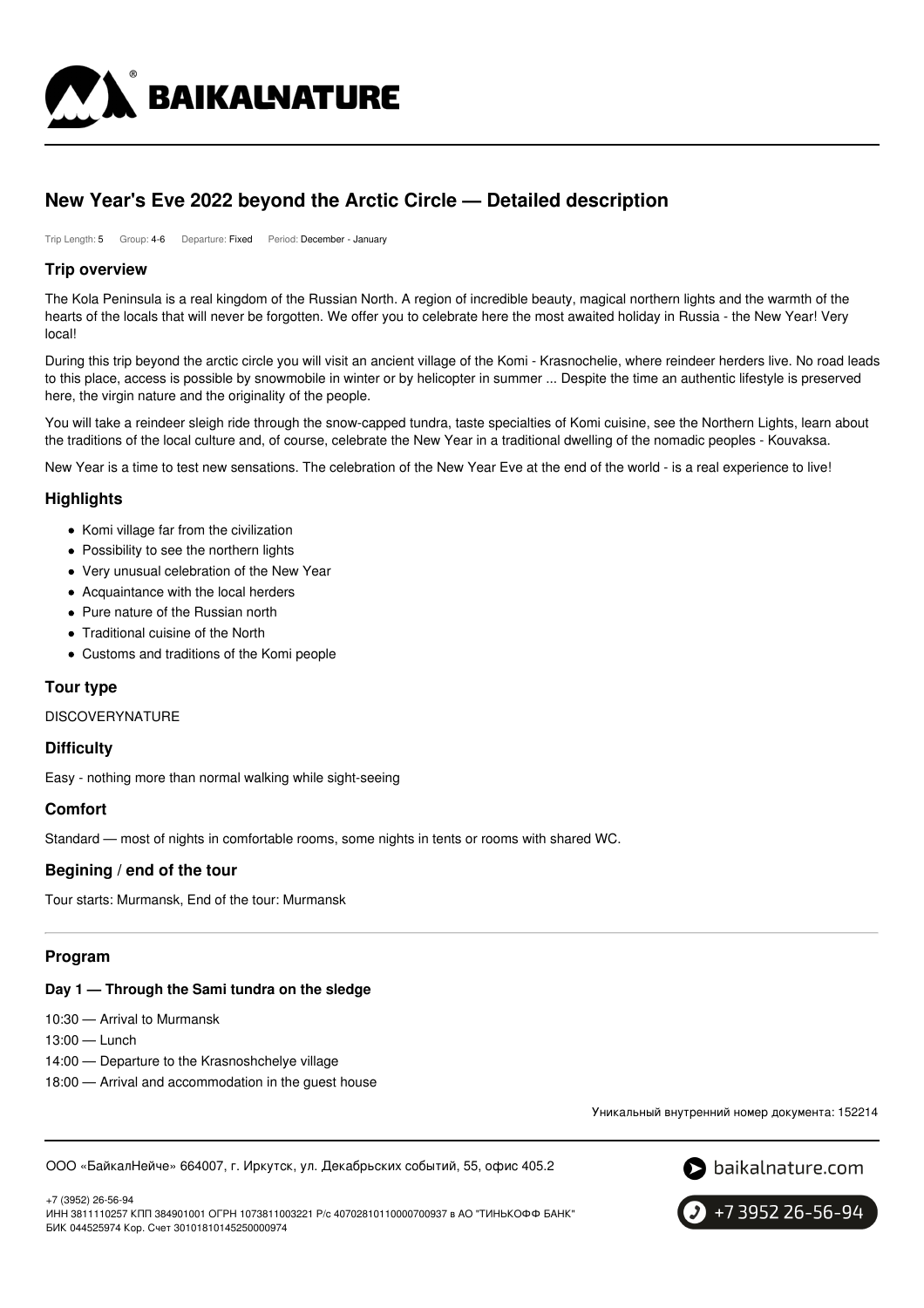

#### 19:00 — Dinner

#### 20:00 — Banya (Russian sauna)

#### Overnight in the guest house

Hotels: Accommodation in the guest house of Krasnoschelye, Room in the guest house Comfort: Simple comfort accommodation, toilet outdoors, banya

#### **Day 2 — Happy New Year !**

- 09:00 Breakfast
- 10:00 Excursion in the village
- 14:00 Lunch
- 15:00 Rest and banya
- 21:00 Dinner

#### Overnight in the guest house

Hotels: Accommodation in the guest house of Krasnoschelye, Room in the guest house Comfort: Simple comfort accommodation, toilet outdoors, banya

#### **Day 3 — Day outdoors**

- 10:00 Late breakfast
- 11:00 Ice fishing
- 13:00 Lunch
- 14:00 Continuation of the programme
- 17:00 Open air festival
- 19:00 Dinner in the kuvaksa

Overnight in the guest house

Hotels: Accommodation in the guest house of Krasnoschelye, Room in the guest house Comfort: Simple comfort accommodation, toilet outdoors, banya

#### **Day 4 — Far North Russian traditions**

- 09:30 Breakfast
- 11:00 Discovery the Komi culture
- 14:00 Lunch of native dishes
- 15:00 Excursion to the ethnographic centre
- 19:00 Dinner

Overnight in the quest house

Hotels: Accommodation in the guest house of Krasnoschelye, Room in the guest house Comfort: Simple comfort accommodation, toilet outdoors, banya

#### **Day 5 — Return to Murmansk**

- 09:00 Breakfast
- 10:00 Departure to the Lovozero village
- 13:00 Lunch (Not included)
- 15:00 Transfer to Murmansk
- 17:00 Arrival to Murmansk

#### **Departures**

| <b>Start</b> | End | Basic price per person                        |
|--------------|-----|-----------------------------------------------|
|              |     | Уникальный внутренний номер документа: 152214 |

ООО «БайкалНейче» 664007, г. Иркутск, ул. Декабрьских событий, 55, офис 405.2



+7 (3952) 26-56-94 ИНН 3811110257 КПП 384901001 ОГРН 1073811003221 Р/с 40702810110000700937 в АО "ТИНЬКОФФ БАНК" БИК 044525974 Кор. Счет 30101810145250000974

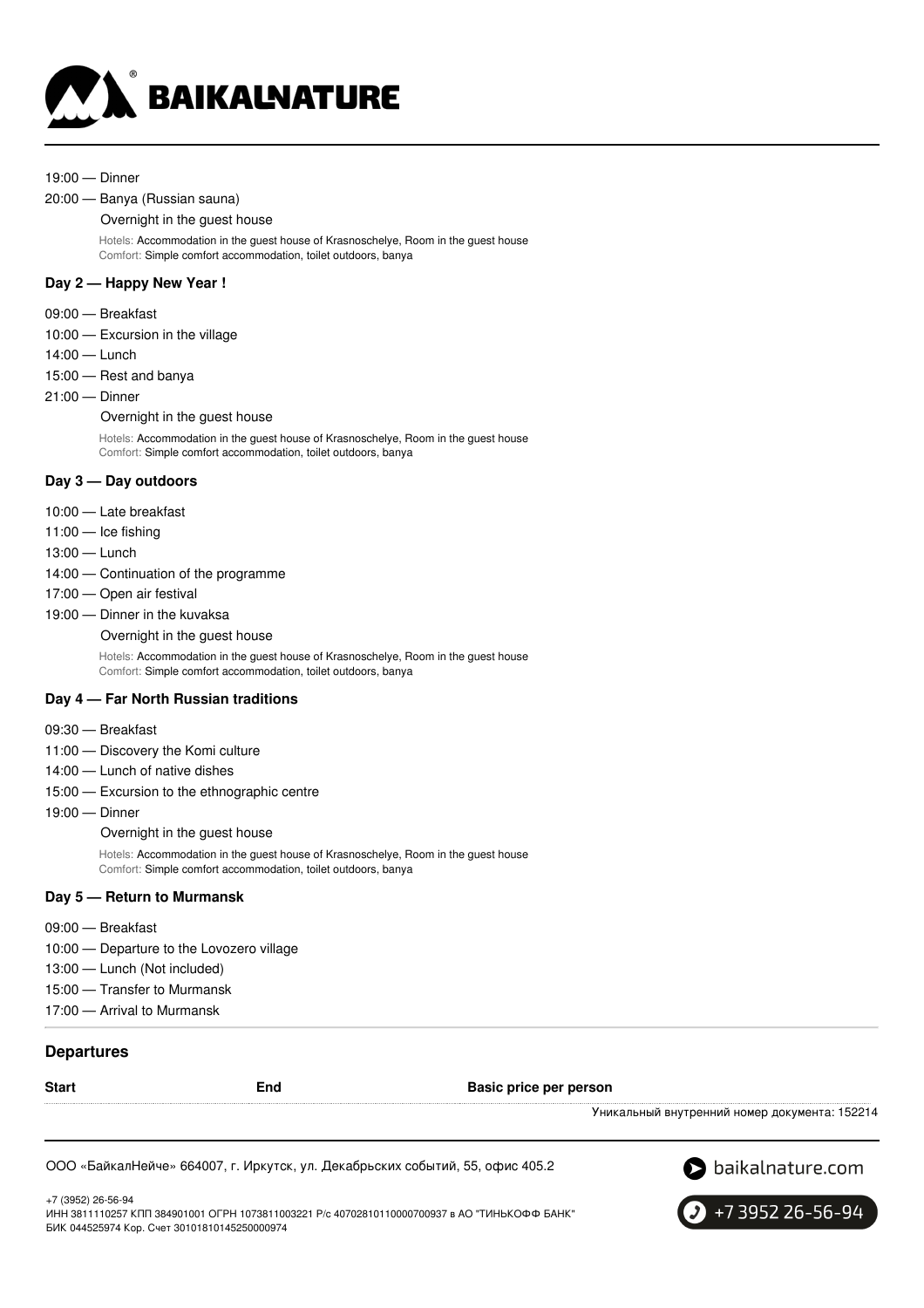

30.12.2021 03.01.2022 87700.00 RUB

#### **Note**

The departure is guaranteed for the group of 4 persons. If the group is smaller, the price of the tour can be recalculated. During the tour the national warm clothes are furnished.

## **What's included**

**Price includes**

- Transport as per itinerary
- Excursions and visits as per itinerary
- Banya
- Letter of invitation
- Accommodation as per itinerary
- Snowmobile and equipment rental
- Meals according to the program
- Accident insurance
- Set of the outer clothing
- English-speaking guide

## **Checklist & Equipment**

You will need in Russia in winter:

- to protect yourself from the cold weather;
- to protect yourself from the wind;
- to protect your feet from moisture;
- to protect yourself from the sun's reflection from ice and snow.

Allow the system of "three layers":

- The first layer, called "second skin", determines the performance of the other two layers. It will transport sweat to the next layer and dry quickly to avoid cooling after exercise. Therefore forget the cotton retains moisture in the skin and choose underwear in synthetic fabrics.
- The second layer must keep the heat of the body as long as possible. Warm synthetic or mixed (wool or fleece turtleneck sweater) fabrics, that dry quickly, are preferable.
- The third layer should protect you against wind and moisture. Choose a jacket, long enough, 100% waterproof, preferably with hood.

We recommend you to pack all your stuff in two bags: a small backpack and a large travelling bag.

SMALL BACKPACK: will be useful for carrying your personal belongings during the day (camera, film, personal medication, bottled water, etc.) You will also use it as hand luggage during air travel for all your heavy (to lighten the travel bag in the luggage compartment), fragile (camera, etc.) and necessary (toilet bag, etc.) things.

BIG TRAVEL BAG or BIG BACKPACK: must contain the rest of your stuff. It will be in the luggage compartment during the flight. It will be transported by vehicles.

## **Recommended checklist**

Thermal underwear POLARTEC or similar pullover

Уникальный внутренний номер документа: 152214

ООО «БайкалНейче» 664007, г. Иркутск, ул. Декабрьских событий, 55, офис 405.2



+7 (3952) 26-56-94 ИНН 3811110257 КПП 384901001 ОГРН 1073811003221 Р/с 40702810110000700937 в АО "ТИНЬКОФФ БАНК" БИК 044525974 Кор. Счет 30101810145250000974

+7 3952 26-56-94

# **Price does not include**

- Personal expenses and tips
- Visa fees and travel insurance
- Airline tickets
- Medical insurance
- Beverages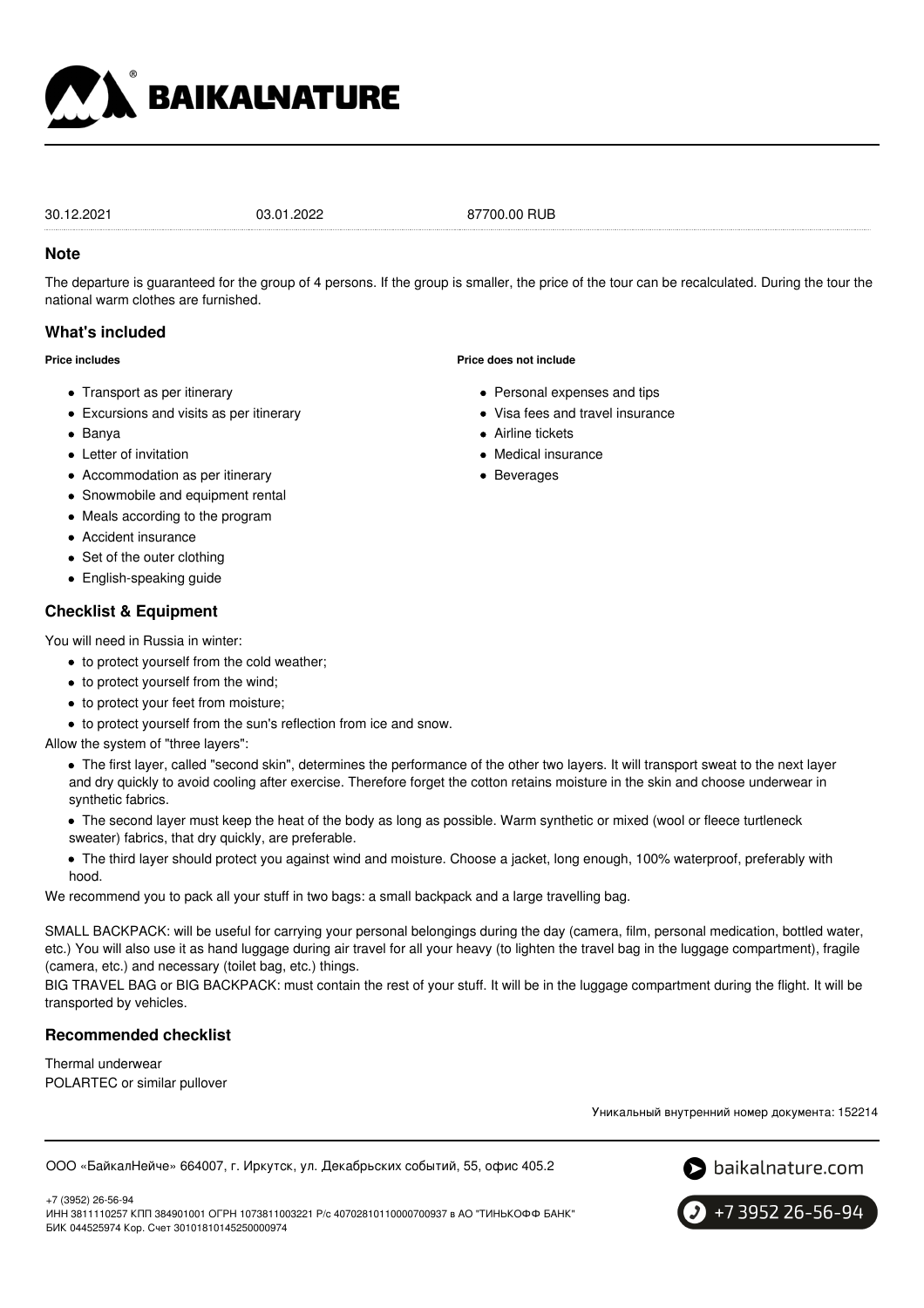

T-shirts **Socks** Flip-flops for banya Fleece jacket or warm sweater Comfortable pants Thick socks Wool gloves and winter cap Moisturizer Lipstick Bath towel Swimsuit Important travel documents: Passport and visa, original or electronic airplane tickets (with a sets of photocopies kept separately), bank card Thermal socks

#### **Meals**

At restaurants and homestays in cities, traditional cuisine consists of local specialties.

Homestay cuisine based on fresh products.

If you are a vegetarian or have any particular preferences, please let us know, so we could adapt the menu.

## **Visa**

You need a tourist visa to travel to Russia. It can be issued for a maximum period of 30 days. Your passport has to be valid for at least six months after the expiry date of your visa and to have at least two blank pages.

BaikalNature offers visa support and has created "BaikalNature letter of invitation" package. If you buy a BaikalNature tour, this package is absolutely free; when you buy any other BaikalNature service, you will have to pay for this package. For more information please conact your nearest Russian Embassy or Visa Application Center.

## **Money**

The Russian currency is ruble. In all cities and many large villages of Russia, you can easily withdraw rubles, using a Visa or MasterCard, from ATMs, located in banks, department stores or hotel lobbies, some of them are open 24 hours a day. If you have euros or dollars with you, exchange offices will allow you to change them easily in the cities, seldom in the countryside. However, it can be difficult to exchange traveler's checks, even in cities.

## **Tipping**

All persons who compose the BaikalNature travel team (guides, drivers, cooks, etc.) are paid a decent wage for their services and do not expect any tips from you. So you have no obligation to leave anything. If you really want to express your satisfaction by leaving a gratuity, and if it is in foreign currency, be aware that torn or glued coins and banknotes cannot be exchanged. Anyway, thank you for your tips, left at your discretion in envelopes.

## **Health**

You need to get a health examination before a great trip. Consult your doctor. Get a dental checkup. If you have health problems that could worsen during the trip, make sure you have taken all your medications with you.

Provide a first aid kit that includes among other items:

- aspirin or paracetamol,
- anti-diarrheal pills.
- antiseptic,
- adhesive plaster,
- sterile pads.

Уникальный внутренний номер документа: 152214

ООО «БайкалНейче» 664007, г. Иркутск, ул. Декабрьских событий, 55, офис 405.2



+7 (3952) 26-56-94 ИНН 3811110257 КПП 384901001 ОГРН 1073811003221 Р/с 40702810110000700937 в АО "ТИНЬКОФФ БАНК" БИК 044525974 Кор. Счет 30101810145250000974